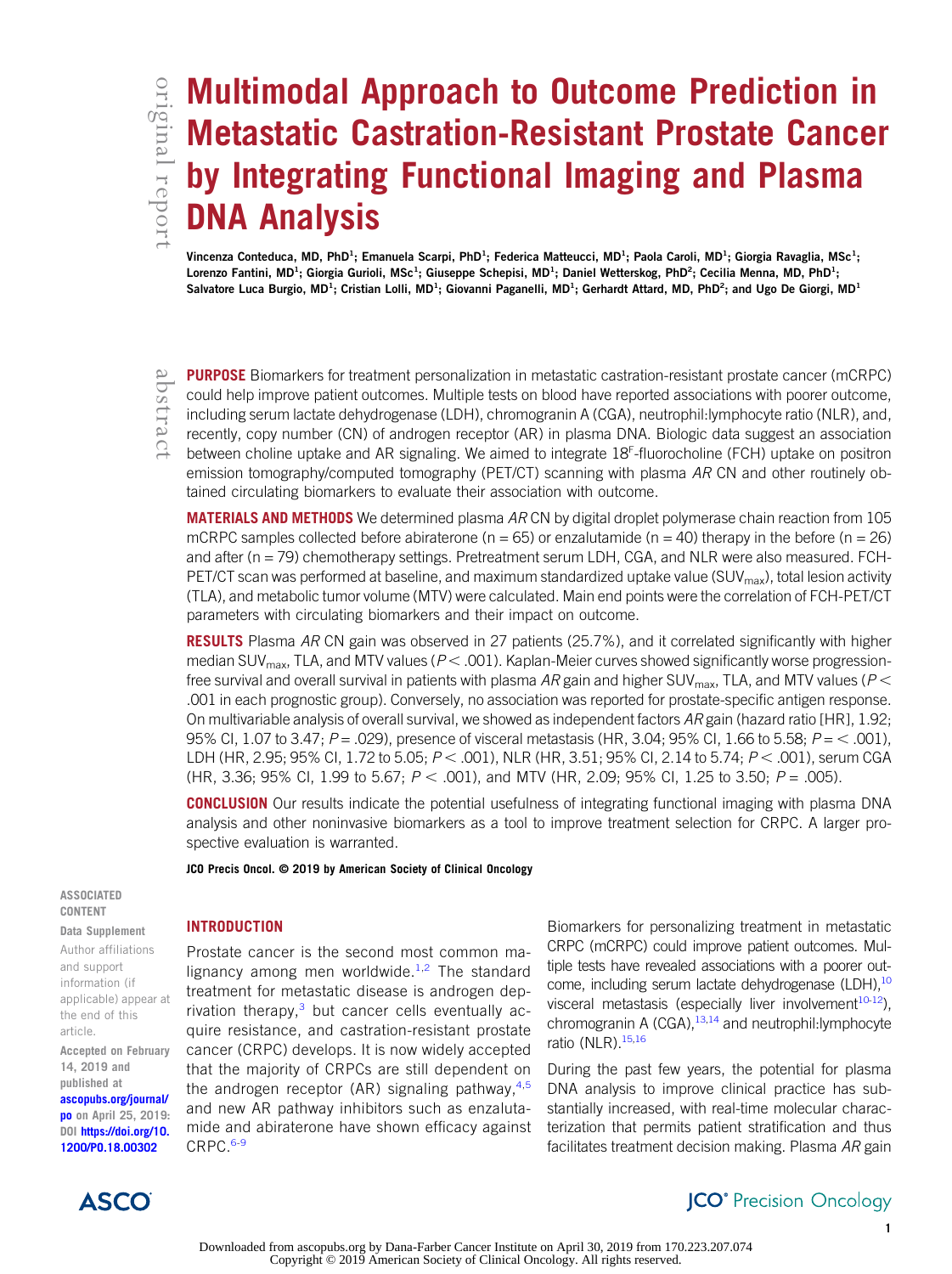# **CONTEXT**

## Key Objective

In the context of multiple biomarkers strategy, we assessed the role of plasma DNA analysis in combination with functional imaging and other routinely obtained circulating biomarkers to perform a better prognostication of metastatic castrationresistant prostate cancer (mCRPC) in patients.

#### Knowledge Generated

Androgen receptor copy number detected in plasma, choline-positron emission tomography parameters, and other clinical factors can be considered as independent predictors of overall survival. Our final parsimonious prognostic model from the multivariable analysis of overall survival permitted classification of patients with mCRPC into three risk groups according to the independent prognostic role of these biomarkers.

## Relevance

Our results suggested the potential usefulness of integrating functional imaging with plasma DNA analysis and other noninvasive biomarkers as a tool to improve treatment selection for patients with mCRPC.

is now acknowledged as a therapy-guiding predictive and prognostic biomarker.[17-21,22](#page-12-0)

Furthermore, recent biologic data suggest an association between choline uptake and AR copy number  $(CN)^{23}$  $(CN)^{23}$  $(CN)^{23}$ Increased AR protein expression and/or signaling has been indirectly related to the upregulation of choline kinase alpha (CHKA), which can bind directly to the AR ligandbinding domain. CHKA could be considered a sort of chaperone for AR, resulting in the ubiquitination and activation of AR-dependent transcription and displaying different functions involved in tumor growth and progression.<sup>[23](#page-12-0)</sup> The overexpression of CHKA protein in multiple tumors, including prostate cancer, leads to an increased uptake of choline and provides the rationale for using  $^{18}$ F-fluorocholine positron emission tomography/ computed tomography (FCH-PET/CT) in this patient setting. In addition, early FCH-PET/CT has been associated with clinical outcome, independently of the decline in prostate-specific antigen (PSA) in patients with mCRPC treated with abiraterone or enzalutamide. $24,25$ 

Our aim was to integrate functional imaging, represented as choline uptake in FCH-PET/CT, with plasma AR status, clinical data, and other routinely obtained circulating biomarkers and to evaluate their association with outcome. We did this by combining multiple biomarker approaches to improve the patient treatment selection and to personalize CRPC treatment by stratifying patients according to a specific prognostic score.

#### MATERIALS AND METHODS

#### Patients and Molecular Analyses

Between October 2011 and June 2016, 105 patients with CRPC (65 treated with abiraterone and 40 treated with enzalutamide) were considered evaluable for this study. Twenty-six (24.8%) were chemotherapy naive and 79 (75.2%) had previously undergone chemotherapy. All had a histologically confirmed diagnosis of prostate

adenocarcinoma treated with abiraterone or enzalutamide in pre- or postchemotherapy settings. Additional selection criteria are specified in the Data Supplement. The study included patients participating in a protocol approved by the Institutional Review Board of Istituto Scientifico Romagnolo per lo Studio e la Cura dei Tumori (IRST) IRCCS, Meldola, Italy (REC 2192/2013).

Patients were treated with abiraterone 1,000 mg plus prednisone 5 mg twice per day or enzalutamide 160 mg alone once per day. Treatment was continued until there was evidence of disease progression or unacceptable toxicity. The choice of therapy was at the discretion of the treating physician.

Serum PSA was assessed within 1 week of starting treatment and once per month thereafter. In addition, serum LDH, alkaline phosphatase, complete blood count (used to determine NLR), and serum CGA were also measured within 1 week of starting therapy. Radiographic disease was assessed with CT and bone scans at the time of screening and once every 12 weeks during treatment. In this study, FCH-PET/CT was performed after  $12 \pm 4$  weeks of treatment.

Peripheral blood samples were collected from each patient at baseline and at the first radiologic evaluation. Circulating DNA was extracted from 1 to 2 mL of plasma by using the QIAamp Circulating Nucleic Acid Kit (QIAGEN, Santa Clarita, CA). Total extracted plasma DNA was quantified using the Quant-iT high sensitivity PicoGreen doublestranded DNA Assay Kit (Invitrogen) or by spectrophotometric evaluation (NanoDrop ND-1000; Celbio, Milan, Italy). Given the previously demonstrated strong agreement between targeted next-generation sequencing and digital droplet polymerase chain reaction (ddPCR) for CN quantification,<sup>[20](#page-12-0)</sup> we performed an analysis of  $AR$  CN using ddPCR on a QX200 ddPCR system (Bio-Rad). For this, we used the AR gene and at least two different reference genes (NSUN3, ElF2C1, or AP3B1) and ZXDB at Xp11.21 as the control gene<sup>[20](#page-12-0)</sup> (Data Supplement).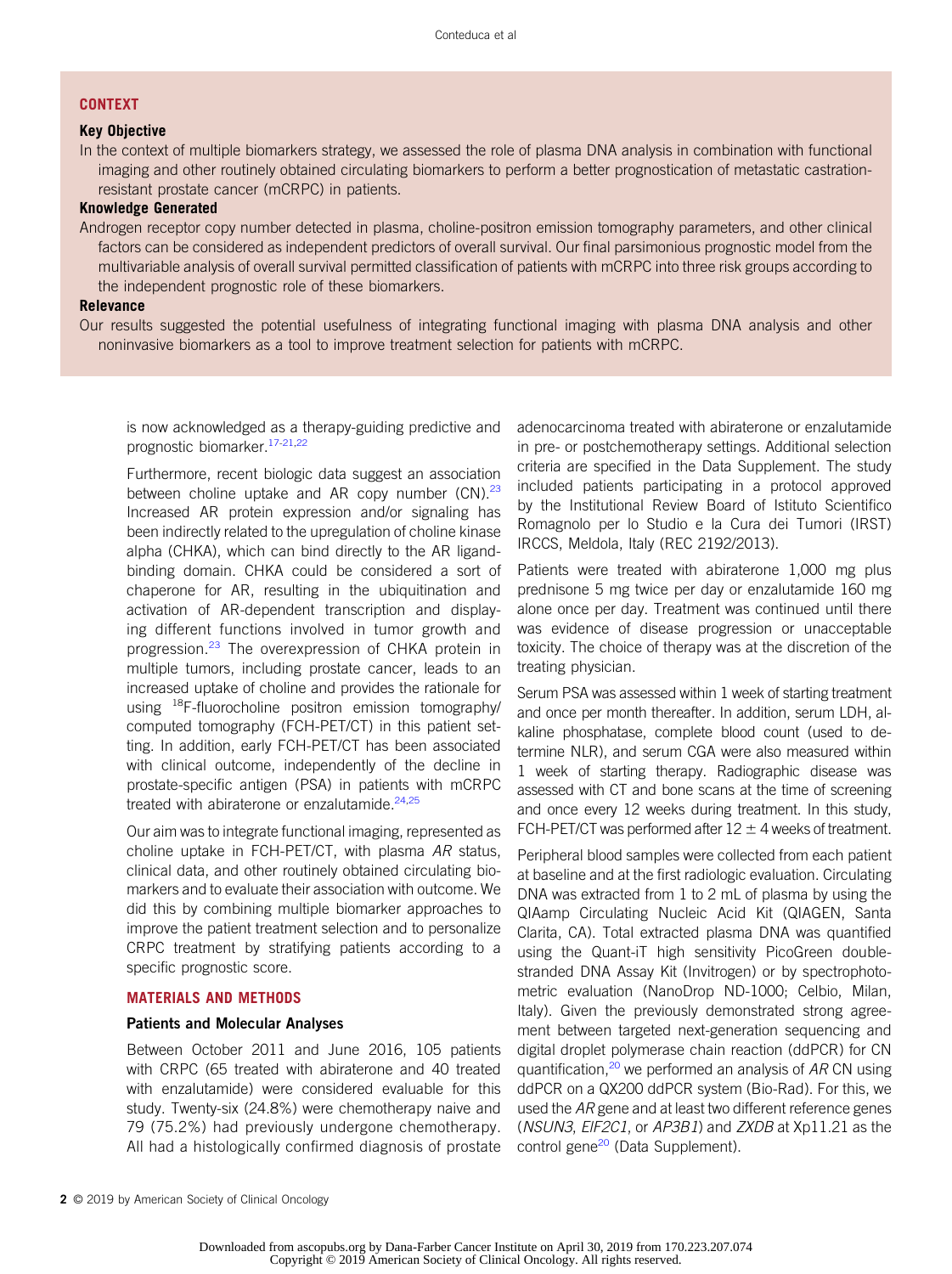# PET/CT Imaging

FCH-PET/CT was performed on an integrated PET/CT system, and the images were read sequentially using a Xeleris III workstation. Semiquantitative criteria based on the maximum standardized uptake value (SUV $_{\text{max}}$ ) and the target:background ratio were used to aid the visual analysis. $26$  The metabolic tumor volume (MTV) was calculated as the sum of each 3-dimensional volume of interest. Moreover, for each lesion volume and SUV, the mean was multiplied and then summed to generate the total lesion activity (TLA). MTV is a purely volumetric entity, whereas TLA also takes into account the metabolic activity of the lesion leading to an estimate of tumor activity (Data Supplement).

# Statistical Analysis

Data were summarized by frequency for categorical variables and by cutoff using receiver operating characteristic (ROC) curves and median and range for continuous variables. The association between categorical variables was assessed by using the  $\chi^2$  test or Fisher's exact test, as appropriate. A comparison between baseline imaging and clinical, laboratory, and molecular features in patients with or without AR gain was performed using the median test (Wilcoxon). ROC curve analysis was performed to estimate the best cutoff value of FCH-PET/CT parameters (TLA, MTV, and  $SUV<sub>max</sub>$ ) and serum CGA level considered as continuous variables.

Progression-free survival (PFS) was measured as the time between the first day of abiraterone or enzalutamide treatment and the date of disease progression or death (whichever came first) or last tumor evaluation. Overall survival (OS) was defined from the date of the start of therapy until death as a result of any cause or last followup visit. Survival curves were traced by the Kaplan-Meier method, and comparisons were based on the log-rank test. Univariable and multivariable Cox regression models were used to investigate potential predictors of PFS and OS and to estimate hazard ratios (HRs) and their 95% CIs. All P values were two-sided, and a  $P < .05$  was considered statistically significant. Statistical analyses were performed with SAS 9.4 software (SAS Institute, Cary, NC).

A Weibull multiple regression model was adopted to evaluate the combined impact of molecular, laboratory, and imaging features on survival. From a full model that contained all the variables, we obtained a final parsimonious model by using a backward selection procedure. The prognostic score was based on the final model, which included six variables. Partial scores were obtained by dividing the value of each regression coefficient by the smallest regression coefficient. The total score for a given patient was obtained by summing the patient's appropriate partial scores, and three groups of patients with different median survival probabilities were identified. If the total score was 2.0 or below, the patient was classified in group I, group II required a score between 2.1 and 4.0, and group III required a score of 4.0 or greater. The choice of time and number of groups with different prognoses was made in terms of clinical consideration, such as time at 15 months (group I at 15 months: OS was greater than 70%; group II at 15 months: OS was 30% to 70%; group III at 15 months: OS was less than 30%).

## RESULTS

# Association Among Plasma AR Gain, Baseline Increased Metabolic Activity on PET/CT Scan, and Circulating Routine Biomarkers

We detected AR CN gain in plasma from 27 patients with mCRPC (25.7%), three chemotherapy-naive patients (11.5%), and 24 docetaxel-treated patients (30.4%). A summary of overall patient characteristics by AR status is available in the Data Supplement. Patients with AR gain had significantly higher TLA, MTV, and SUV $_{\text{max}}$  values ( $P <$ .001), number of lesions on FCH-PET/CT scan greater than median value of 12 lesions ( $P < .001$ ), LDH greater than upper normal value of 225 mU/mL ( $P = .013$ ), PSA level greater than median value of 29.3 ng/mL ( $P = .004$ ), and cell-free DNA concentration greater than median value of 38.5 ng/mL ( $P < .001$ ).

# Direct Correlation Between Choline Uptake and PET/CT With Molecular Alterations

We assessed all FCH-PET/CT parameters for each patient and correlated them with other circulating prognostic biomarkers ([Fig 1A\)](#page-3-0). We identified  $SUV_{\text{max}}$  as the standard uptake volume, MTV as a pure volumetric entity, and TLA as an indicator of tumor activity ([Fig 1B](#page-3-0)). The reliability of the data are shown in Figure  $1C$  and the Data Supplement. A strong correlation was observed between  $SUV<sub>max</sub>$  and TLA and MTV ( $r_s = 0.90$ ;  $P < .001$  for both parameters) and between MTV and TLA in both AR normal ( $r_s = 0.94$ ;  $P < .001$ ) and AR gain patients ( $r_s = 0.85$ ;  $P < .001$ ). Moreover, the reliability of these data were confirmed, which revealed a particularly evident correlation between TLA and MTV. [Figure 1D](#page-3-0) and the Data Supplement show the median baseline values of TLA, MTV, and  $\text{SUV}_{\text{max}}$  as a function of AR CN in the overall population ( $P < .001$ ), revealing only a trend in chemotherapy-naive patients, perhaps because of the small number of patients with AR gain.

The ROC curves for the best cutoff value for TLA, MTV, and SUV $_{\text{max}}$  were 563,979, 112, and 50, respectively, with 42 (40.0%), 50 (47.6%), and 68 (64.8%) patients showing TLA, MTV, and SUV $_{\text{max}}$  values above the cutoff value, respectively. In addition, pretreatment median values for cellfree DNA were also significantly higher in patients with higher TLA, MTV, and  $SUV<sub>max</sub>$  both before and after chemotherapy (Data Supplement).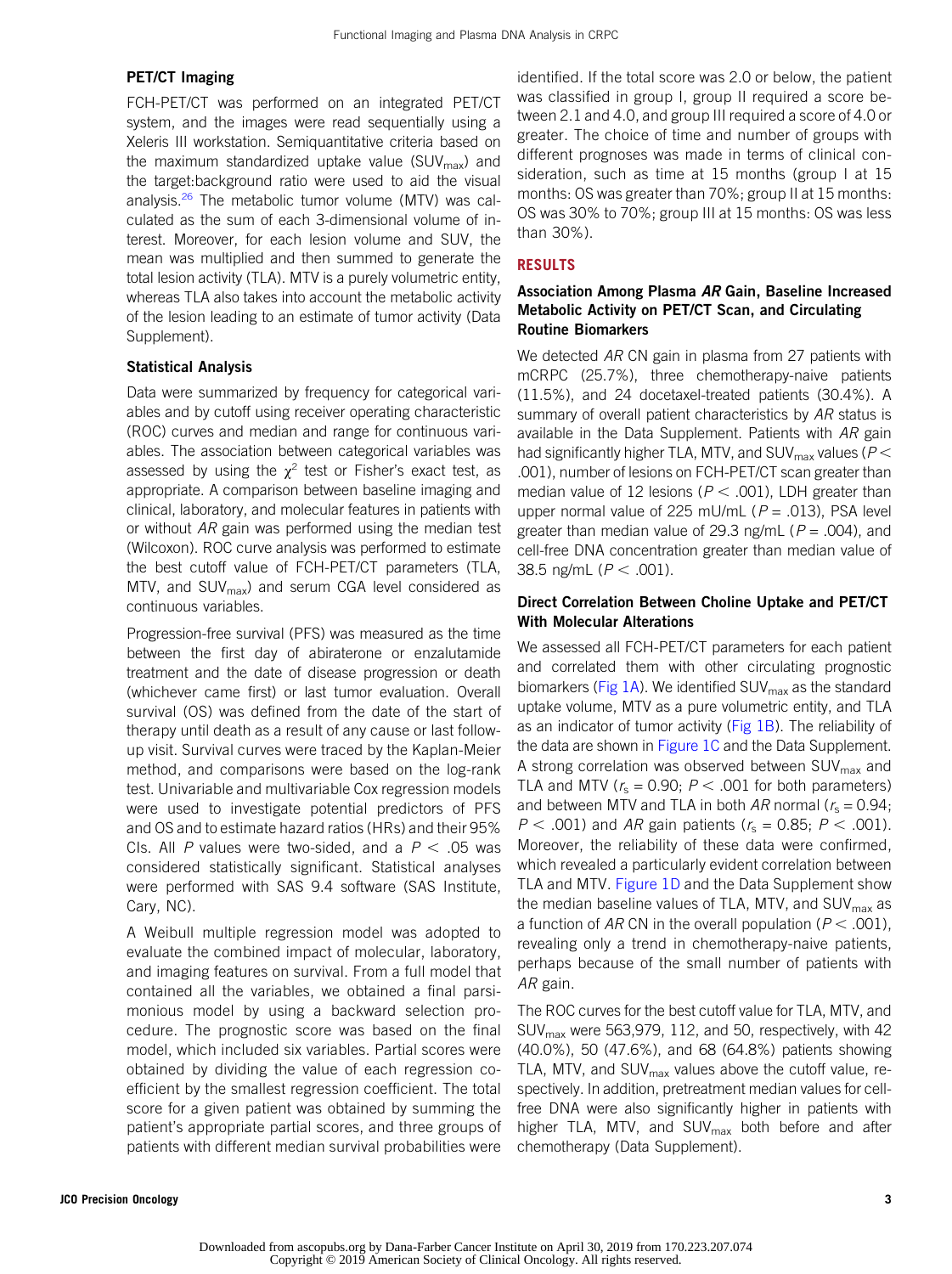<span id="page-3-0"></span>

FIG 1. Functional imaging in patients with castration-resistant prostate cancer (CRPC). (A) Utility of functional imaging for identifying circulating biomarkers for better prognostication in patients with metastatic CRPC who have been treated with abiraterone or enzalutamide. (B) Description and significance of <sup>18</sup>F-fluorocholine positron emission tomography/computed tomography (FCH-PET/CT) parameters. (C) Linear regression (diagonal line) between maximum standardized uptake value (SUVmax), total lesion activity (TLA), and metabolic tumor volume (MTV). (D) Association between choline uptake measured as  $SUV<sub>max</sub>$ , TLA, MTV, and circulating androgen receptor (AR) copy number. A box plot is shown with the thick horizontal line depicting the median value of SUVmax, TLA, and MTV in overall, pre-, and postchemotherapy patients. A, AR copy number amplified; CGA, chromogranin A; CHT, chemotherapy, LDH, lactate dehydrogenase; N, AR copy number normal; nCi, nanoCurie; NLR, neutrophil:lymphocyte ratio.

# Ability of Functional Imaging and Plasma AR Status to Predict Clinical Outcomes

At the time of the analysis, 90 (85.7%) of the overall 105 patients (15 [57.7%] of 26 before chemotherapy and 75 [92.4%] of 79 patients after chemotherapy) had

progressive disease and 82 patients (78.1%) had died (11 [42.3%] before chemotherapy and 71 [88.6%] after chemotherapy). Median follow-up was 44 months (range, 1 to 67 months). The median PFS and OS for the overall population were 6.7 months (95% CI, 5.0 to 7.4 months)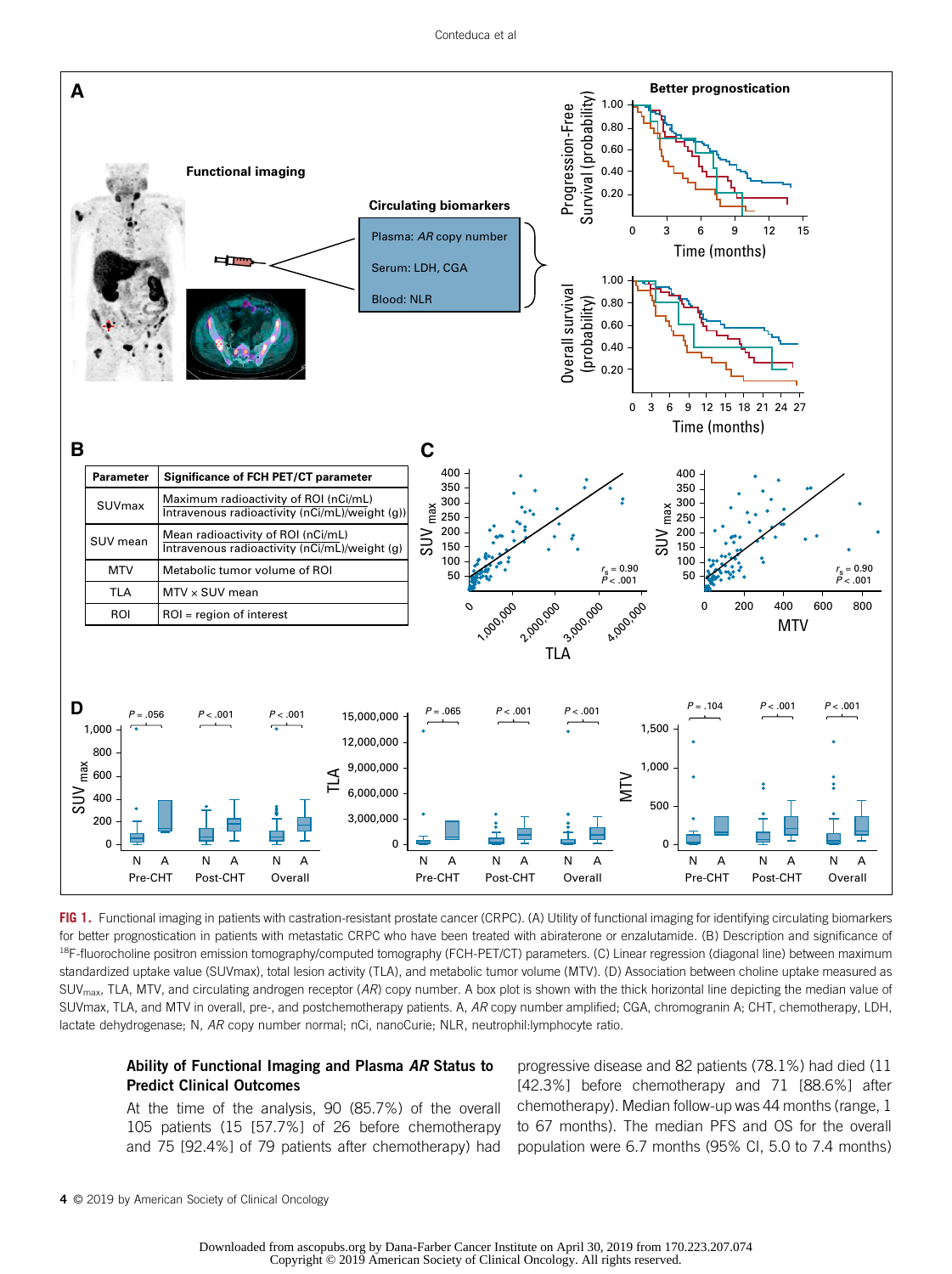and 15.3 months (95% CI, 11.0 to 19.0 months), respectively. In the prechemotherapy group, the median PFS was 7.2 months (95% CI, 4.2 months to not reached), whereas OS was not reached. In the postchemotherapy group, the median PFS was 6.7 months (95% CI, 4.6 to 7.5 months) and the median OS was 13.9 months (95% CI, 10.8 to 18.3 months).

Kaplan-Meier curves were generated to show PFS and OS in patients with CRPC who were treated with chemotherapy ([Fig 2](#page-5-0)) according to AR CN, TLA, and MTV. Chemotherapytreated patients were divided into four prognostic groups according to baseline  $AR$  status and TLA, MTV, and SUV $_{\text{max}}$ values: AR normal, TLA, MTV, and SUV $_{\text{max}}$  low; AR gain, TLA, MTV, and SUV $_{\text{max}}$  low; AR normal, TLA, MTV, and SUV<sub>max</sub> high; and AR gain, TLA, MTV, and SUV<sub>max</sub> high. They were characterized by a significant difference in PFS  $(P < .001$  for TLA,  $P = .003$  for MTV, and  $P < .001$  for SUV<sub>max</sub>) and OS ( $P < .001$  for TLA,  $P < .001$  for MTV, and  $P < .001$  for SUV<sub>max</sub>; Data Supplement).

# Identification of Imaging, Molecular, and Clinical Features as Independent Predictors of Treatment Outcome

We performed univariable and multivariable Cox proportional hazards regression analysis of OS to evaluate the prognostic impact of different factors. In the univariable analysis, clinical variables such as the presence of visceral metastasis, PSA, alkaline phosphatase, LDH, NLR, serum CGA, previous radical radiotherapy, and the presence of pain were significantly associated with shorter OS in addition to molecular factors (AR CN, cell-free DNA concentration [corresponding to double-stranded DNA (dsDNA)] detected in plasma) and FCH-PET/CT features (MTV, TLA, SUV $_{\text{max}}$ , and number of lesions; [Table 1](#page-6-0)).

We confirmed these data in the multivariable analysis of OS using a backward stepwise procedure. We showed that AR CN (HR, 1.92; 95% CI, 1.07 to 3.47;  $P = .029$ ), the presence of visceral metastasis (HR, 3.04; 95% CI, 1.66 to 5.58;  $P <$  .001), LDH (HR, 2.95; 95% CI, 1.72 to 5.05;  $P <$ .001), NLR (HR, 3.51; 95% CI, 2.14 to 5.74;  $P < .001$ ), CGA (HR, 3.36; 95% CI, 1.99 to 5.67;  $P < .001$ ), and MTV (HR, 2.09; 95% CI, 1.25 to 3.50;  $P = .005$ ; [Table 2](#page-8-0)) were significant independent factors. It is possible that the strong correlation among all PET/CT parameters abrogated the statistical significance of TLA and MTV in this analysis.

# Combination of Functional Imaging With Circulating Biomarker Analysis to Improve mCRPC Prognostication

Patients were randomly divided into one training set ( $n =$ 69) and one validation set ( $n = 36$ ). The larger two-thirds group of patients was used as a training set to construct the score, and the remaining one third was used as a validation set.

[Table 2](#page-8-0) shows the partial score value for each category, which was obtained by subdividing each regression coefficient by the smallest one as described in Statistical Analysis. The total score for a given patient was obtained by summing the patient's appropriate partial scores, and three groups of patients with different median survival probabilities were identified. If the total score was 2.0 or lower, the patient was classified in group I, group II required a score between 2.1 and 4.0, and group III required a score of 4.0 or greater (Data Supplement). The choice of time and number of groups with different prognoses was made in terms of clinical consideration, such as time at 15 months (group I, 15 months: OS was greater than 70%; group II, 15 months: OS was 30% to 70%; group III, 15 months: OS was less than 30%). In the training set, 27 patients (39.1%) were attributed to risk group I, 13 (18.8%) to risk group II, and 29 (42.0%) to risk group III.

The survival experience of the three patient groups was identified by the score. Survival probabilities were estimated by the exponential model and by the Kaplan-Meier method ( $P < .001$ ; Data Supplement). In the training set, median OS was significantly different among the three risk groups (risk group I, 31.0 months [95% CI, 21.8 to 39.8 months]; risk group II, 17.6 months [95% CI, 11.4 to 22.5 months]; and risk group III, 7.3 months [95% CI, 6.0 to 9.8 months];  $P < .001$ ; [Fig 3A\)](#page-9-0). Similar results were observed in the validation set [\(Fig 3B](#page-9-0)).

# Correlation Between Plasma DNA Analysis and Metabolic Response Assessed by FCH-PET/CT

The prognostic role of plasma AR gain was strongly evident before starting abiraterone or enzalutamide, whereas no variation in AR CN was reported in patients during treatment or upon progression. [Figure 4](#page-10-0) shows FCH-PET/CT images at baseline and at the first reevaluation of four patients from different prognostic groups according to AR status and TLA, MTV, and  $SUV_{max}$ , confirming the impact on survival of the association between baseline AR CN and FCH-PET/TC. A change in dsDNA concentration was reported in relation to the type of response to abiraterone or enzalutamide. We also evaluated PSA response in these groups on the basis of pretreatment AR CN and choline uptake, and we observed no significant association (Data Supplement).

## **DISCUSSION**

This study examined the feasibility of using functional imaging to assess tumor burden and also to evaluate its predictive and prognostic role in CRPC treated with abiraterone or enzalutamide. We confirmed evidence from preclinical and clinical studies showing that CHKA expression and choline production are androgen regulated and that the relationship between CHKA expression, choline uptake, and  $AR$  signaling could be used in managing prostate cancer. $23$  Within the context of multiple biomarker strategies, including plasma AR, FCH-PET/CT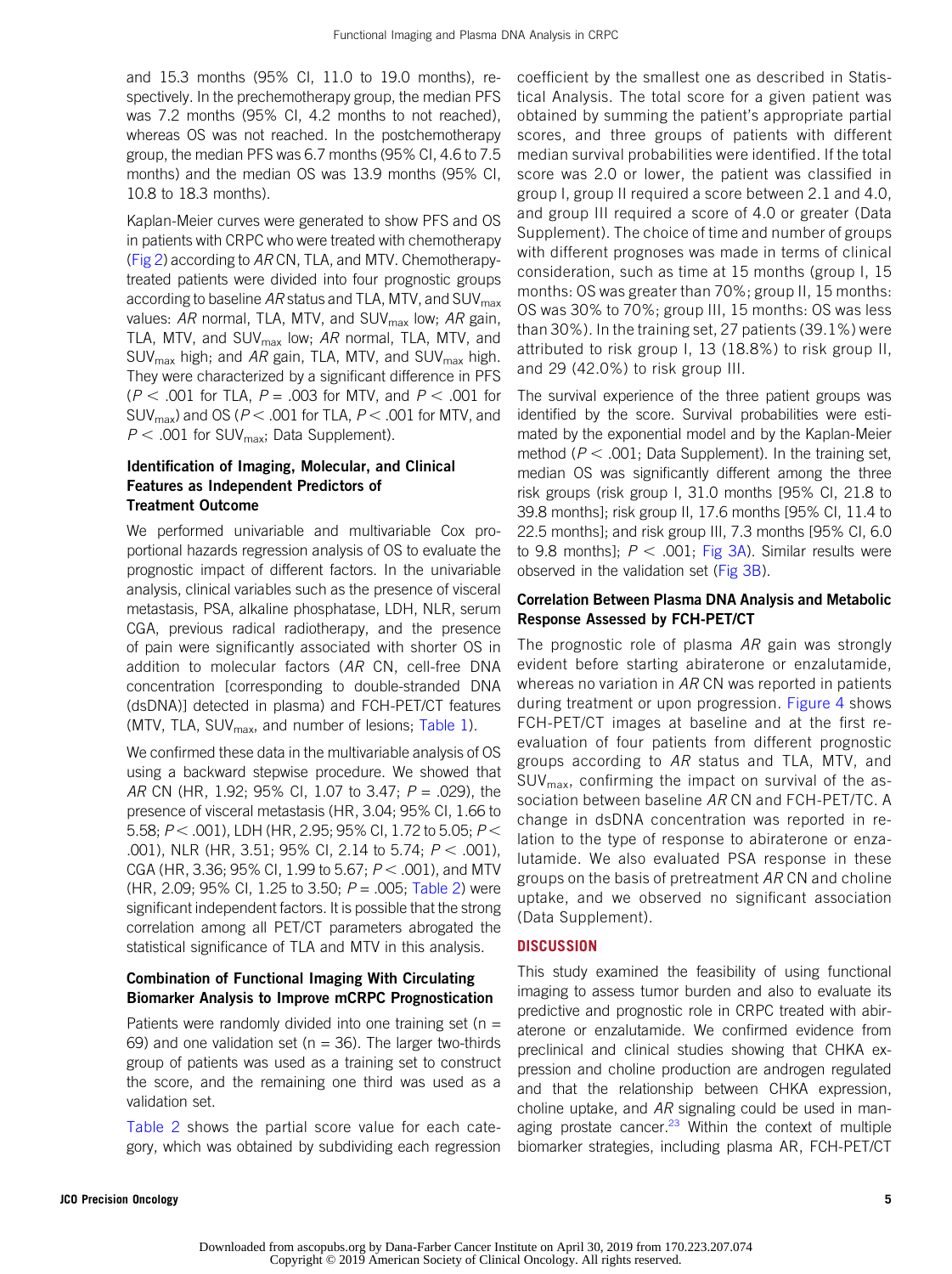<span id="page-5-0"></span>

FIG 2. Progression-free survival (PFS) and overall survival (OS) according to copy number (CN) of androgen receptor (AR) and functional imaging in overall population of patients with castration-resistant prostate cancer who were treated with abiraterone or enzalutamide. (A) PFS and (B) OS according to AR CN and tumor lesion activity (TLA). (C) PFS and (D) OS according to AR CN and metabolic tumor volume (MTV). (E) PFS and (F) OS according to AR CN and maximum standardized uptake value (SUV<sub>max</sub>). In these Kaplan-Meier curves, baseline AR CN was divided into AR normal (AR N) and AR amplified (AR A). TLA, MTV, and SUV<sub>max</sub> values were grouped into high and low groups according to cutoff identified by receiver operating characteristic curves. High and low TLA values were 563,979 or greater and less than 563,979, high and low MTV values were 112 or greater and less than 112, and high and low SUVmax values were 50 or greater and less than 50.

scans, and other well-established prognostic factors in patients with mCRPC, our results show that molecular functional imaging is capable of assessing disease extent and distribution, and it can also contribute to identifying biologic features of overall lesions from patients with CRPC. In this study, we also showed, to our knowledge for the first time, that combining functional imaging and circulating molecular and laboratory parameters can be used to develop a new prognostic stratification tool for CRPC treated with AR-directed therapies.

Currently, numerous drugs in this setting have shown antitumor activity and often lead to a benefit in survival.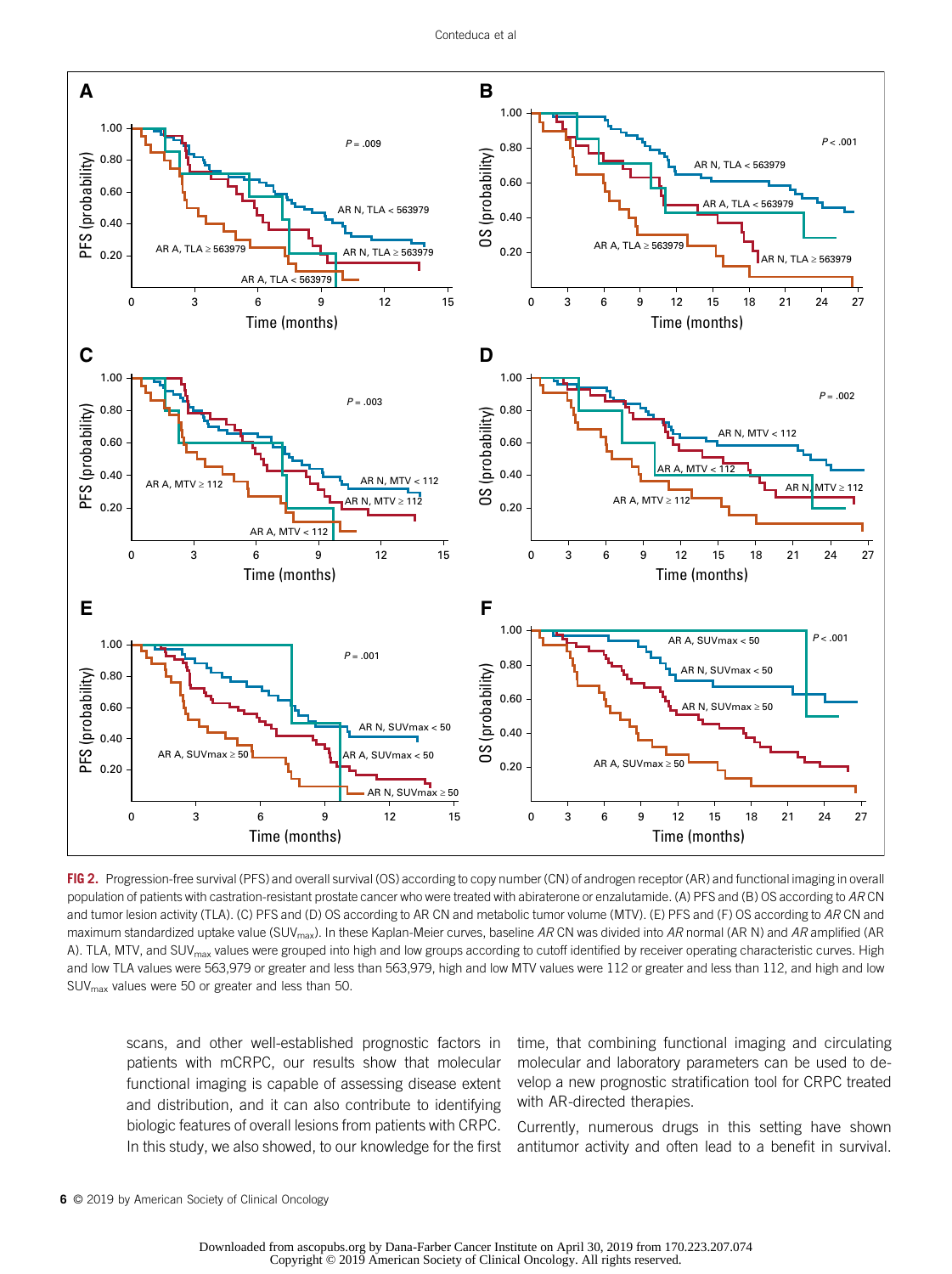## <span id="page-6-0"></span>**TABLE 1.** Univariable Analysis of OS

| Variable                                | No. of<br><b>Patients</b> | No. of<br><b>Events</b> | <b>Median OS</b><br>(months) | 95% CI                                | P          | <b>HR</b> | 95% CI            | P       |
|-----------------------------------------|---------------------------|-------------------------|------------------------------|---------------------------------------|------------|-----------|-------------------|---------|
| Overall                                 | 105                       | 82                      | 15.3                         | 11.0 to<br>19.0                       |            |           |                   |         |
| Age, years                              |                           |                         |                              |                                       |            |           |                   |         |
| < 74                                    | 49                        | 40                      | 12.9                         | 8.7 to<br>21.8                        |            | 1.00      |                   |         |
| $\geq 74$                               | 56                        | 42                      | 15.9                         | $11.1$ to<br>22.5                     | .438       | 0.84      | $0.55$ to<br>1.30 | .439    |
| Clinical variables                      |                           |                         |                              |                                       |            |           |                   |         |
| Gleason score                           |                           |                         |                              |                                       |            |           |                   |         |
| $6 - 7$                                 | 42                        | 30                      | 19.0                         | 11.0 <sub>to</sub><br>26.6            |            | 1.00      |                   |         |
| $8 - 10$                                | 51                        | 42                      | 11.3                         | 7.4 to<br>17.6                        | .285       | 1.30      | $0.80$ to<br>2.09 | .287    |
| Presence of visceral metastasis         |                           |                         |                              |                                       |            |           |                   |         |
| <b>No</b>                               | 84                        | 63                      | 18.7                         | 12.9 to<br>24.0                       |            | 1.00      |                   |         |
| Yes                                     | 21                        | 19                      | 9.8                          | 6.3 <sub>to</sub><br>11.2             | $<.001\,$  | 2.84      | $1.62$ to<br>4.97 | $<.001$ |
| No. of previous lines of therapy        |                           |                         |                              |                                       |            |           |                   |         |
| $1 - 2$                                 | 69                        | 49                      | 18.7                         | 11.8 to<br>24.0                       |            | 1.00      |                   |         |
| $>2\,$                                  | 36                        | 33                      | 11.0                         | $8.1$ to<br>15.9                      | .104       | 1.44      | $0.93$ to<br>2.25 | .106    |
| ECOG PS                                 |                           |                         |                              |                                       |            |           |                   |         |
| $0-1$                                   | 102                       | 79                      | 15.3                         | 11.0 <sub>to</sub><br>19.6            |            | 1.00      |                   |         |
| $\geq 2$                                | 3                         | 3                       | 12.9                         | 11.4 <sub>to</sub><br>17.4            | .458       | 1.55      | $0.48$ to<br>4.96 | .462    |
| Median prostate-specific antigen, ng/mL |                           |                         |                              |                                       |            |           |                   |         |
| < 29.3                                  | 52                        | 38                      | 21.8                         | 14.0 to<br>28.3                       |            | 1.00      |                   |         |
| $\geq 29.3$                             | 52                        | 43                      | 11.0                         | 7.6 to<br>15.3                        | $<.001\,$  | 2.32      | $1.45$ to<br>3.72 | < .001  |
| Alkaline phosphatase, U/L               |                           |                         |                              |                                       |            |           |                   |         |
| $<129\,$                                | 64                        | 46                      | 18.0                         | $11.1$ to<br>26.5                     |            | 1.00      |                   |         |
| $\geq$ 129                              | $36\,$                    | 32                      | $11.6\,$                     | 6.4t<br>17.6                          | .033       | 1.63      | $1.03$ to<br>2.58 | .035    |
| Serum lactate dehydrogenase, U/L        |                           |                         |                              |                                       |            |           |                   |         |
| < 225                                   | 76                        | 54                      | 18.3                         | 11.9 to<br>24.0                       |            | 1.00      |                   |         |
| $\geq 225$                              | 24                        | 24                      | 9.3                          | $6.1$ to<br>12.9                      | $< .001\,$ | 2.54      | $1.55$ to<br>4.18 | $<.001$ |
| Neutrophil: lymphocyte ratio            |                           |                         |                              |                                       |            |           |                   |         |
| $<$ 3                                   | 56                        | 38                      | 22.5                         | 18.0 to<br>29.9                       |            | 1.00      |                   |         |
| $\geq 3$                                | 49                        | 44                      | 7.4                          | $6.0 \text{ to } 8.8 \text{ } < .001$ |            | 3.71      | 2.35 to<br>5.88   | < .001  |
| Serum chromogranin A, µg/L              |                           |                         |                              |                                       |            |           |                   |         |

(Continued on following page)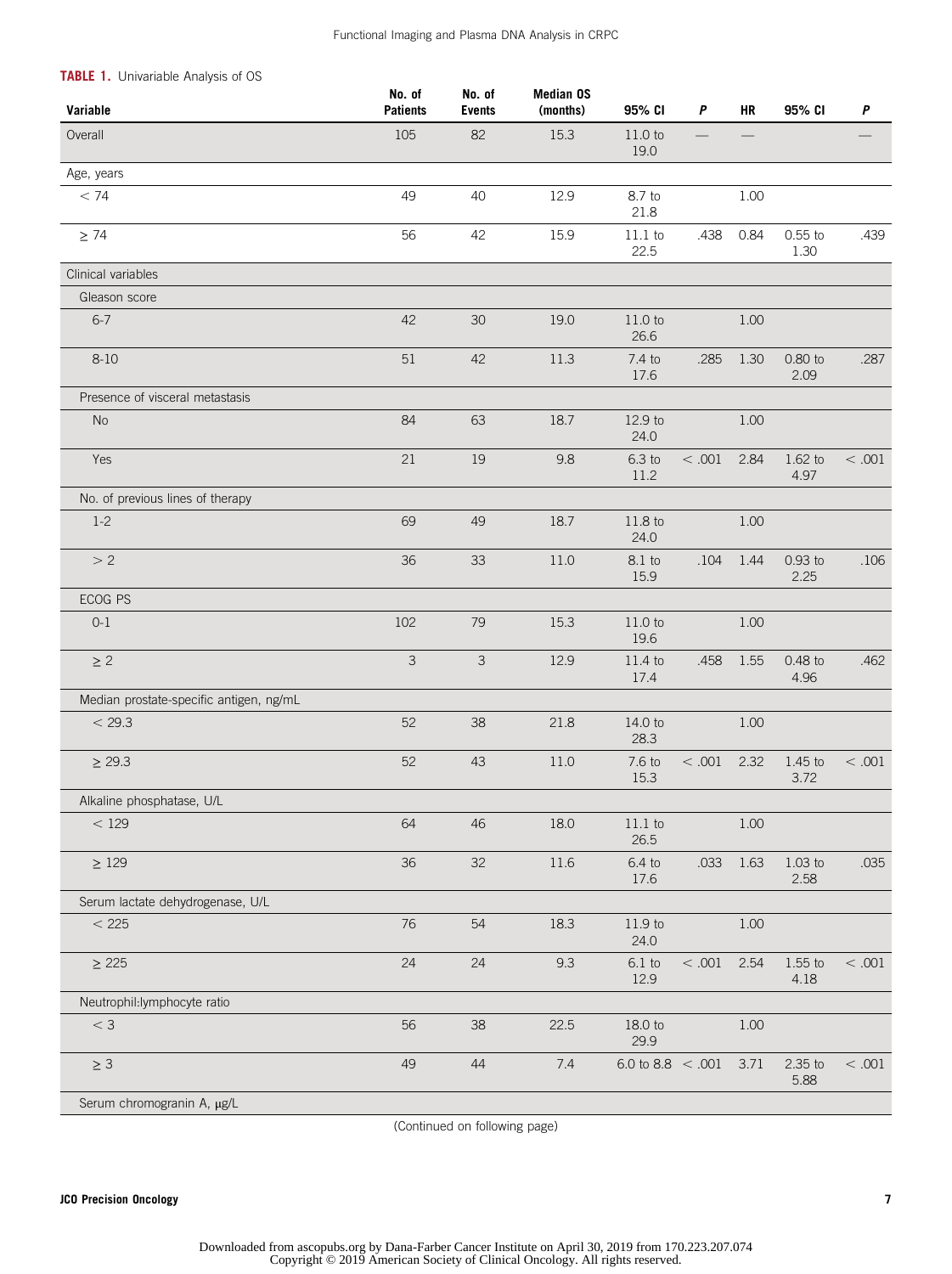|  |  |  |  | <b>TABLE 1.</b> Univariable Analysis of OS (Continued) |
|--|--|--|--|--------------------------------------------------------|
|--|--|--|--|--------------------------------------------------------|

| Variable                                                                       | No. of<br><b>Patients</b> | No. of<br><b>Events</b> | <b>Median OS</b><br>(months) | 95% CI                       | P          | <b>HR</b> | 95% CI            | P         |
|--------------------------------------------------------------------------------|---------------------------|-------------------------|------------------------------|------------------------------|------------|-----------|-------------------|-----------|
| < 120                                                                          | 49                        | 33                      | 27.7                         | 21.4 to<br>35.1              |            | 1.00      |                   |           |
| 120-360                                                                        | 30                        | 23                      | 14.9                         | 8.8 to<br>18.0               |            | 3.23      | $1.75$ to<br>5.95 | < .001    |
| > 360                                                                          | 26                        | 26                      | 5.1                          | 3.4 to 6.3 $\leq$ .001 12.74 |            |           | 6.89 to<br>23.57  | < .001    |
| Hemoglobin, g/dL                                                               |                           |                         |                              |                              |            |           |                   |           |
| >12.5                                                                          | 42                        | 33                      | 14.0                         | 11.0 <sub>to</sub><br>21.4   |            | 1.00      |                   |           |
| $\leq 12.5$                                                                    | 63                        | 49                      | 15.4                         | 9.8 to<br>22.5               | .914       | 1.02      | $0.66$ to<br>1.59 | .914      |
| Albumin, g/dL                                                                  |                           |                         |                              |                              |            |           |                   |           |
| >4                                                                             | 36                        | 26                      | 21.8                         | 11.8 to<br>29.9              |            | 1.00      |                   |           |
| $\leq 4$                                                                       | 50                        | 39                      | 11.6                         | 10.6 to<br>17.4              | .126       | 1.48      | 0.89 to<br>2.44   | .128      |
| Time from start of ADT to initiation of abiraterone or<br>enzalutamide, months |                           |                         |                              |                              |            |           |                   |           |
| > 36                                                                           | 59                        | 43                      | 13.7                         | 10.6 to<br>24.0              |            | 1.00      |                   |           |
| $\leq 36$                                                                      | 46                        | 39                      | 15.3                         | 9.4 to<br>19.6               | .329       | 1.24      | $0.80$ to<br>1.92 | .330      |
| Previous prostatectomy                                                         |                           |                         |                              |                              |            |           |                   |           |
| <b>No</b>                                                                      | 63                        | 51                      | 18.3                         | 11.8 to<br>23.7              |            | 1.00      |                   |           |
| Yes                                                                            | 42                        | 31                      | 11.1                         | 7.9 to<br>17.6               | .871       | 1.04      | $0.66$ to<br>1.63 | .871      |
| Previous radical radiotherapy                                                  |                           |                         |                              |                              |            |           |                   |           |
| <b>No</b>                                                                      | 61                        | 45                      | 18.7                         | 11.4 <sub>to</sub><br>27.3   |            | 1.00      |                   |           |
| Yes                                                                            | 44                        | 37                      | 11.1                         | 7.4 to<br>15.9               | .029       | 1.62      | $1.05$ to<br>2.52 | .030      |
| Presence of pain                                                               |                           |                         |                              |                              |            |           |                   |           |
| No                                                                             | 96                        | 73                      | 17.4                         | $11.2$ to<br>22.4            |            | 1.00      |                   |           |
| Yes                                                                            | 9                         | 9                       | 8.2                          | 3.7 to<br>15.9               | .005       | 2.67      | $1.31$ to<br>5.43 | .007      |
| Molecular variables                                                            |                           |                         |                              |                              |            |           |                   |           |
| AR copy number                                                                 |                           |                         |                              |                              |            |           |                   |           |
| Normal                                                                         | 78                        | 58                      | 18.7                         | 11.9 to<br>24.0              |            | 1.00      |                   |           |
| Gain                                                                           | 27                        | 24                      | $8.1\,$                      | 3.8 <sub>to</sub><br>12.9    | < .001     | 2.64      | 1.60 to<br>4.35   | < .001    |
| Double-stranded DNA concentration, ng/mL                                       |                           |                         |                              |                              |            |           |                   |           |
| $<$ 38.5                                                                       | 52                        | 32                      | 25.9                         | 21.4 to<br>30.6              |            | 1.00      |                   |           |
| $\geq 38.5$                                                                    | 53                        | 50                      | 7.9                          | $6.1$ to<br>10.8             | $< .001\,$ | 4.24      | $2.64$ to<br>6.79 | $<.001\,$ |
| Functional imaging variables                                                   |                           |                         |                              |                              |            |           |                   |           |

(Continued on following page)

8 © 2019 by American Society of Clinical Oncology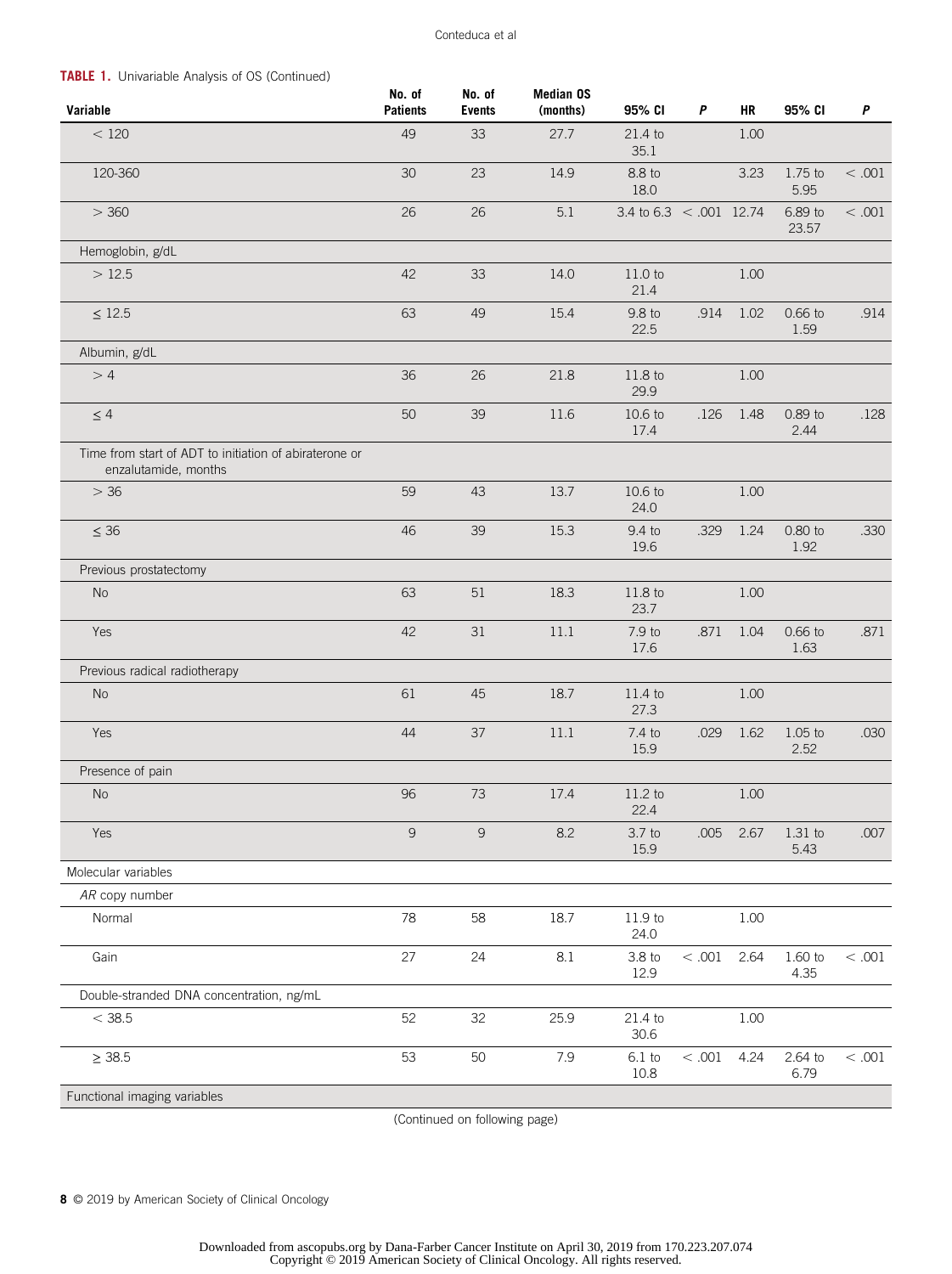| <b>INDLL 1.</b> Utilivariable Arialysis UI US (CUTTERINGL) |                           |                         |                              |                            |        |      |                   |        |
|------------------------------------------------------------|---------------------------|-------------------------|------------------------------|----------------------------|--------|------|-------------------|--------|
| Variable                                                   | No. of<br><b>Patients</b> | No. of<br><b>Events</b> | <b>Median OS</b><br>(months) | 95% CI                     | P      | HR   | 95% CI            | P      |
| Metabolic tumor volume                                     |                           |                         |                              |                            |        |      |                   |        |
| $<$ 112                                                    | 55                        | 37                      | 22.5                         | 11.9 <sub>to</sub><br>29.9 |        | 1.00 |                   |        |
| $\geq$ 112                                                 | 50                        | 45                      | 11.0                         | 7.9 to<br>15.4             | < .001 | 2.17 | $1.39$ to<br>3.38 | < .001 |
| <b>SUV</b> <sub>max</sub>                                  |                           |                         |                              |                            |        |      |                   |        |
| < 50                                                       | 36                        | 20                      | 28.3                         | $21.4$ to<br>48.3          |        | 1.00 |                   |        |
| $\geq 50$                                                  | 68                        | 61                      | 10.9                         | 7.9 <sub>to</sub><br>14.0  | < .001 | 3.28 | $1.95$ to<br>5.52 | < .001 |
| Total lesion activity                                      |                           |                         |                              |                            |        |      |                   |        |
| < 563,979                                                  | 63                        | 43                      | 22.5                         | 14.0 to<br>29.9            |        | 1.00 |                   |        |
| $\geq 563,979$                                             | 42                        | 39                      | 8.4                          | 6.0 <sub>to</sub><br>12.9  | < .001 | 3.03 | $1.93$ to<br>4.78 | < .001 |
| Median No. of lesions on FCH-PET/CT                        |                           |                         |                              |                            |        |      |                   |        |
| < 12                                                       | 52                        | 34                      | 22.5                         | 14.0 to<br>30.6            |        | 1.00 |                   |        |
| $\geq$ 12                                                  | 53                        | 48                      | 10.8                         | 7.6 to<br>15.4             | < .001 | 2.57 | $1.63$ to<br>4.04 | < .001 |

<span id="page-8-0"></span>TABLE 1. Univariable Analysis of OS (Continued)

Abbreviations: ADT, androgen deprivation therapy; AR, androgen receptor; CI, confidence interval; ECOG PS, Eastern Cooperative Oncology Group performance status; FCH-PET/CT, <sup>18</sup>F-fluorocholine positron emission tomography/computed tomography; HR, hazard ratio; OS, overall survival; SUV<sub>max</sub>, maximum standardized uptake value.

### TABLE 2. Multivariable Analysis of OS After Backward Stepwise Procedure

|                                 | <b>Factor Estimate</b> | <b>SE</b> | P         | <b>HR</b> | 95% CI       | <b>Partial Score</b> |
|---------------------------------|------------------------|-----------|-----------|-----------|--------------|----------------------|
| AR copy number                  |                        |           |           |           |              |                      |
| Normal                          | 0.00                   |           |           | 1.00      |              | $\mathbf 0$          |
| Gain                            | 0.655                  | 0.300     | .029      | 1.92      | 1.07 to 3.47 | 1.0                  |
| Presence of visceral metastasis |                        |           |           |           |              |                      |
| No                              | 0.00                   |           |           | 1.00      |              | $\mathbf 0$          |
| Yes                             | 1.112                  | 0.310     | < .001    | 3.04      | 1.66 to 5.58 | 1.7                  |
| LDH, U/L                        |                        |           |           |           |              |                      |
| < 225                           | 0.00                   |           |           | 1.00      |              | $\mathbf 0$          |
| $\geq 225$                      | 1.081                  | 0.275     | $<.001\,$ | 2.95      | 1.72 to 5.05 | 1.7                  |
| <b>NLR</b>                      |                        |           |           |           |              |                      |
| $<$ 3                           | 0.00                   |           |           | 1.00      |              | $\mathbf 0$          |
| $\geq 3$                        | 1.255                  | 0.251     | < .001    | 3.51      | 2.14 to 5.74 | 1.9                  |
| Serum CGA, ng/mL                |                        |           |           |           |              |                      |
| < 120                           | 0.00                   |           |           | 1.00      |              | $\mathbf 0$          |
| $\geq$ 120                      | 1.211                  | 0.267     | < .001    | 3.36      | 1.99 to 5.67 | 1.8                  |
| <b>MTV</b>                      |                        |           |           |           |              |                      |
| < 112                           | 0.00                   |           |           | 1.00      |              | $\mathbf 0$          |
| $\geq$ 112                      | 0.740                  | 0.261     | .005      | 2.09      | 1.25 to 3.50 | 1.1                  |

Abbreviations: AR, androgen receptor; CGA, chromogranin A; HR, hazard ratio; LDH, lactate dehydrogenase; MTV, metabolic tumor volume; NLR, neutrophil:lymphocyte ratio; OS, overall survival; SE, standard error.

#### JCO Precision Oncology 9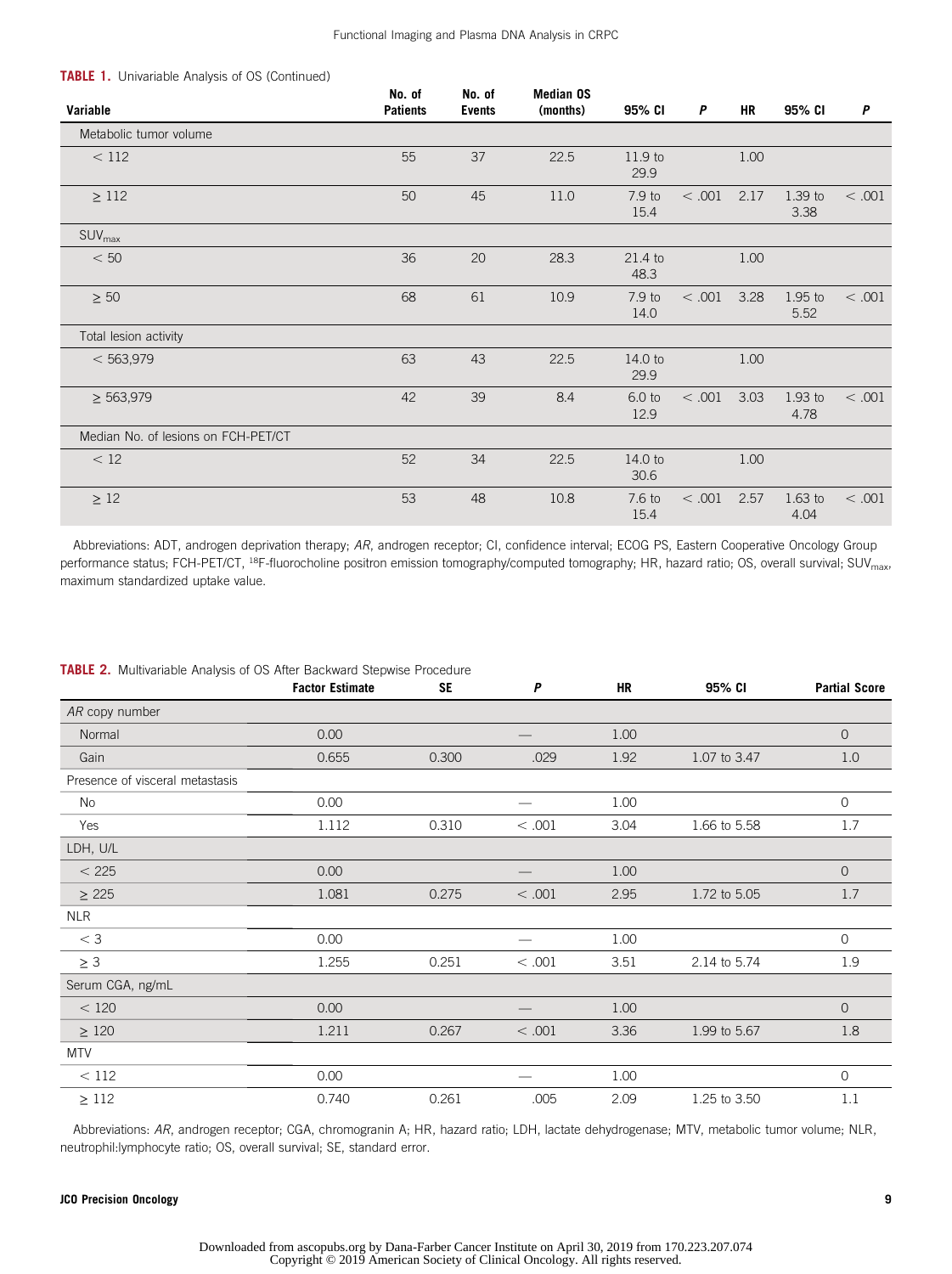<span id="page-9-0"></span>

FIG 3. Kaplan-Meier curves for overall survival (OS) and relative survival (months) by risk group in the training set (A) and validation set (B). The survival curves were estimated by the final stepwise model of multivariable analysis for patients with metastatic castration-resistant prostate cancer who were treated with abiraterone or enzalutamide. In both treatment groups, survival experience of the three groups of patients was identified by the score.

However, the identification of biomarkers could facilitate personalized next-line systemic therapy in a more accurately selected population. During the past decade, molecular stratification from tissue biopsy has provided several therapeutic targets and prognostic markers, but numerous factors can limit the usefulness of tissue biomarkers (from both primary and secondary tumors). Primary prostate cancer is usually multifocal at the time of diagnosis and often only one tumor clone is responsible for metastasis. This clone may not necessarily be from the largest lesion or the lesion with the highest Gleason grade, as confirmed by the lack of significance of the Gleason score with clinical outcome in our univariable analysis. Moreover, a polyclonal metastasis-to-metastasis seeding may occur during disease progression.<sup>27</sup> Given the complex tumor heterogeneity, assessment of the archival primary tumor or metastatic biopsies for the clinical management of patients with CRPC may not be adequate for or entirely representative of current tumor status. Consequently, alternative approaches, such as blood-based assays and functional imaging may be more feasible because of the possibility of performing serial evaluations during the course of the disease aimed at monitoring tumor dynamics and treatment outcome.

The advantages of using prognostic markers detected by liquid biopsy before starting treatment is now widely

acknowledged, especially for AR CN which, unlike AR mutation status, does not noticeably change during AR-directed treatment.<sup>[19](#page-12-0)</sup> For this reason, we considered circulating biomarkers at baseline and did not include the detection of AR mutations, whose frequency is usually too low in pretherapy samples, especially from chemotherapy-naive patients.<sup>[19,20](#page-12-0)</sup>

The significant prognostic impact on treatment outcome through the combination of AR status and choline uptake assessed by FCH-PET/CT could lead to the reassessment of prognostic index models for survival that became available over the years in patients with mCRPC treated with standard chemotherapy and hormonal agents.<sup>[10](#page-12-0),[11](#page-12-0)</sup> These nomograms use readily available clinical and laboratory factors. In this study, we presented functional molecular imaging as a future potential candidate for developing an updated prognostic model for predicting clinical outcome. The lack of association between  $AR$  CN, TLA, MTV, SUV $_{\text{max}}$ , and PSA response was likely a result of the characteristic action mechanisms of abiraterone or enzalutamide, which often lead to an unusual PSA modulation.<sup>28,29</sup>

This study has some limitations, the most significant being the variability in the inclusion of chemotherapy-naive and postdocetaxel patients treated with AR-directed therapies (which may have influenced outcome estimates). In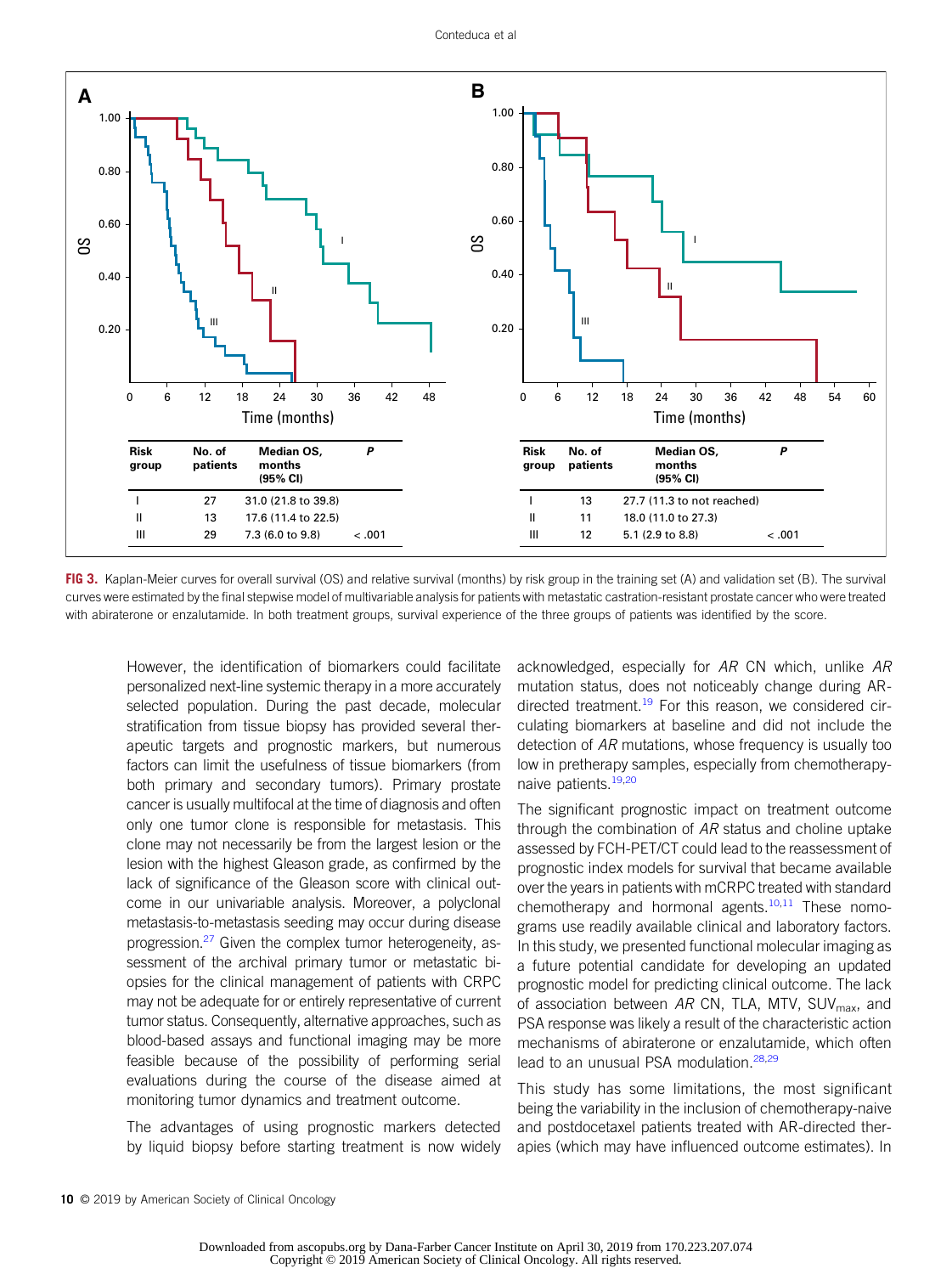<span id="page-10-0"></span>

FIG 4. Impact of baseline androgen receptor  $(AR)$  copy number, cell-free DNA, and choline uptake by <sup>18</sup>F-fluorocholine positron emission tomography/computed tomography on clinical outcome in patients with castration-resistant prostate cancer who were treated with abiraterone or enzalutamide. dsDNA, double-stranded DNA. (A) Patient 1; 78 years of age; Gleason score 9 (4+5); 10 sites of nodal localization; baseline AR normal; TLA = 290576.3, MTV = 50.26; SUV<sub>max</sub> = 68.52: treatment with abiraterone postdocetaxel for 7 months. Re-evaluation after 45 days of therapy: early good FCH-PET/CT response in mediastinal and abdominal nodal metastases. (B) Patient 2; 80 years of age; Gleason score 7 (3+4); four sites of nodal localization; baseline AR gain; TLA = 23745.7; MTV = 14.67; SUV<sub>max</sub> = 12.97; treatment with abiraterone postdocetaxel for 30 months. Re-evaluation after 80 days of therapy: partial FCH-PET/CT response. (C) Patient 3; 85 years of age; Gleason score 8 (4+4); 26 sites of bone localization; baseline AR normal; TLA = 1292423.8; MTV = 279.85; SUV<sub>max</sub> = 206.49; treatment with abiraterone postdocetaxel for 12 months. Re-evaluation after 90 days of therapy: stable disease. (D) Patient 4; 87 years of age; Gleason score 8 (4+4); 10 sites of bone localization; baseline AR gain; TLA = 599060; MTV = 142;  $SUV_{max} = 49.25$ ; treatment with enzalutamide postdocetaxel for 5 months. Re-evaluation after 40 days of therapy: progressive disease.

addition, this study was a retrospective single-center work. Additional limitations are the small sample size, especially in the prechemotherapy group, and the presence of PET/ CT indices as nonabsolute measures, which can be affected by technical issues such as PET scanner calibration, imaging reconstruction, image acquisition, and timing of tracer administration. Moreover, FCH-PET/CT is still controversial as an imaging tool in clinical practice because of its costs and uncertain diagnostic accuracy. Despite these limitations, our study provided a valuable preliminary insight into the potential usefulness of functional molecular imaging for managing patients with mCRPC. Future biomarker studies will include evaluation of the performance of PET/CT with new promising tracers such as <sup>68</sup>Ga-prostate-specific membrane antigen, which recently proved useful for detecting relapse in patients with biochemical recurrence of prostate cancer after radical treatment<sup>30</sup> and as a prognostic factor for survival outcome in CRPC.<sup>[31](#page-12-0)</sup>

Apart from detecting AR mutations, we did not explore other circulating AR aberrations such as AR splice variant-7 (which is associated with outcome in patients with CRPC treated with abiraterone or enzalutamide<sup>32</sup>) because of the lack of concurrent appropriately collected samples and genomic alterations in DNA defect repair<sup>[33](#page-12-0)</sup>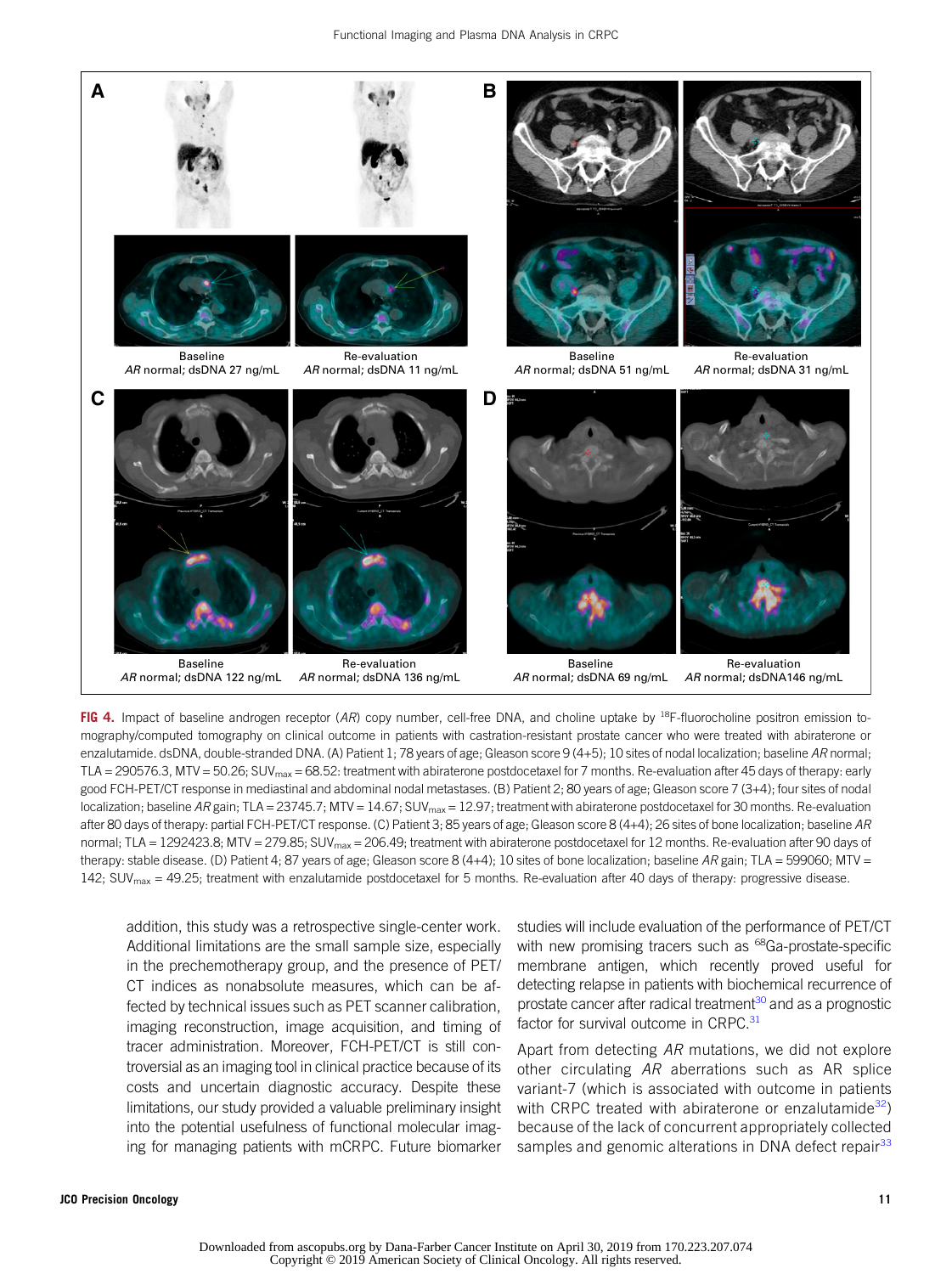<span id="page-11-0"></span>and neuroendocrine differentiation genes,  $34,35$  which have recently been shown to drive resistance to androgen suppression.

Another limitation to the interpretation of our data is the clinical utility of cell-free DNA as a prognostic biomarker because of different proportions of tumor DNA constituting the total cell-free DNA concentration (range, 0.01% to 95%). $36$  Estimation of tumor content by DNA sequencing and bioinformatic algorithms is warranted in our samples, which could potentially increase the utility of cell-free DNA as a biomarker that, for this reason, we did not consider in

#### AFFILIATIONS

<sup>1</sup>Istituto Scientifico Romagnolo per lo Studio e la Cura dei Tumori (IRST) IRCCS, Meldola, Italy

<sup>2</sup>University College London Cancer Institute, London, UK

## CORRESPONDING AUTHOR

Vincenza Conteduca, MD, PhD, Department of Medical Oncology, Istituto Scientifico Romagnolo per lo Studio e la Cura dei Tumori (IRST) IRCCS, Via Maroncelli 40, 47014 Meldola, Italy; Twitter: @CinziaConted; e-mail: vincenza.conteduca@irst.emr.it.

#### AUTHOR CONTRIBUTIONS

Conception and design: Vincenza Conteduca, Gerhardt Attard, Ugo De Giorgi

Financial support: Gerhardt Attard

Provision of study materials or patients: Vincenza Conteduca, Emanuela Scarpi, Federica Matteucci, Paola Caroli, Giorgia Ravaglia, Lorenzo Fantini, Cecilia Menna, Ugo De Giorgi

Collection and assembly of data: Vincenza Conteduca, Federica Matteucci, Paola Caroli, Giorgia Ravaglia, Lorenzo Fantini, Giorgia Gurioli, Giuseppe Schepisi, Daniel Wetterskog, Cecilia Menna, Salvatore Luca Burgio, Cristian Lolli, Giovanni Paganelli, Ugo De Giorgi

Data analysis and interpretation: Vincenza Conteduca, Emanuela Scarpi, Giovanni Paganelli, Gerhardt Attard, Ugo De Giorgi

Manuscript writing: All authors

Final approval of manuscript: All authors

Accountable for all aspects of the work: All authors

AUTHORS' DISCLOSURES OF POTENTIAL CONFLICTS OF INTEREST The following represents disclosure information provided by authors of this manuscript. All relationships are considered compensated. Relationships are self-held unless noted. I = Immediate Family Member, Inst = My Institution. Relationships may not relate to the subject matter of

this manuscript. For more information about ASCO's conflict of interest policy, please refer to [www.asco.org/rwc](http://www.asco.org/rwc) or [ascopubs.org/po/author](http://www.ascopubs.org/po/author-center)[center.](http://www.ascopubs.org/po/author-center)

our multivariable analysis, $19,21$  and as a reliable complementary approach for disease monitoring.

In conclusion, our study integrated the innovative biomarker approaches of functional imaging and genomics, which contributed to better prognostication, as recently seen for patients with metastatic melanoma<sup>[37](#page-12-0)</sup> and co-lorectal cancer.<sup>[38](#page-12-0)</sup> Combining different predictive and prognostic biomarker strategies could help to overcome the inter- and intrapatient heterogeneity of CRPC, thus improving patient risk stratification and treatment selection. A larger prospective evaluation is warranted.

Vincenza Conteduca

Consulting or Advisory Role: Bayer HealthCare, Astellas Pharma, Janssen-Cilag, Sanofi

Travel, Accommodations, Expenses: Bayer HealthCare, Astellas Pharma, Janssen-Cilag, Sanofi

Cristian Lolli

Travel, Accommodations, Expenses: Janssen Oncology

Gerhardt Attard

Honoraria: Janssen, Astellas Pharma, Janssen (I)

Consulting or Advisory Role: Janssen-Cilag, Veridex, Ventana Medical Systems, Astellas Pharma, Medivation, Novartis, Millennium

Pharmaceuticals, Abbott Laboratories, ESSA, Bayer, Pfizer

Speakers' Bureau: Janssen, Astellas Pharma, Takeda, Sanofi, Ventana Medical Systems

Research Funding: Janssen (Inst), Arno Therapeutics (Inst), Innocrin Pharma (Inst)

Patents, Royalties, Other Intellectual Property: I am on The ICR rewards to inventors list for abiraterone acetate.

Travel, Accommodations, Expenses: Janssen, Astellas Pharma, Medivation, Ventana Medical Systems, Abbott Laboratories, Bayer, ESSA, Janssen (I), Astellas Pharma (I), Pfizer

**Other Relationship: Institute of Cancer Research** 

#### Ugo De Giorgi

Consulting or Advisory Role: Pfizer, Janssen, Astellas Pharma, Sanofi, Bristol-Myers Squibb, Bayer, Ipsen, Merck,

Research Funding: Sanofi (Inst), AstraZeneca (Inst), Roche (Inst)

Travel, Accommodations, Expenses: Bristol-Myers Squibb, Ipsen, Janssen, Pfizer

No other potential conflicts of interest were reported.

#### ACKNOWLEDGMENT

We thank Gráinne Tierney for editorial assistance.

#### REFERENCES

- 1. Siegel RL, Miller KD, Jemal A: Cancer statistics, 2018. CA Cancer J Clin 68:7-30, 2018
- 2. Ferlay J, Soerjomataram I, Dikshit R, et al: Cancer incidence and mortality worldwide: Sources, methods and major patterns in GLOBOCAN 2012. Int J Cancer 136:E359-E386, 2015
- 3. Gillessen S, Omlin A, Attard G, et al: Management of patients with advanced prostate cancer: Recommendations of the St Gallen Advanced Prostate Cancer Consensus Conference (APCCC) 2015. Ann Oncol 26:1589-1604, 2015
- 4. Kobayashi T, Inoue T, Kamba T, et al: Experimental evidence of persistent androgen-receptor-dependency in castration-resistant prostate cancer. Int J Mol Sci 14:15615-15635, 2013
- 5. Watson PA, Arora VK, Sawyers CL: Emerging mechanisms of resistance to androgen receptor inhibitors in prostate cancer. Nat Rev Cancer 15:701-711, 2015